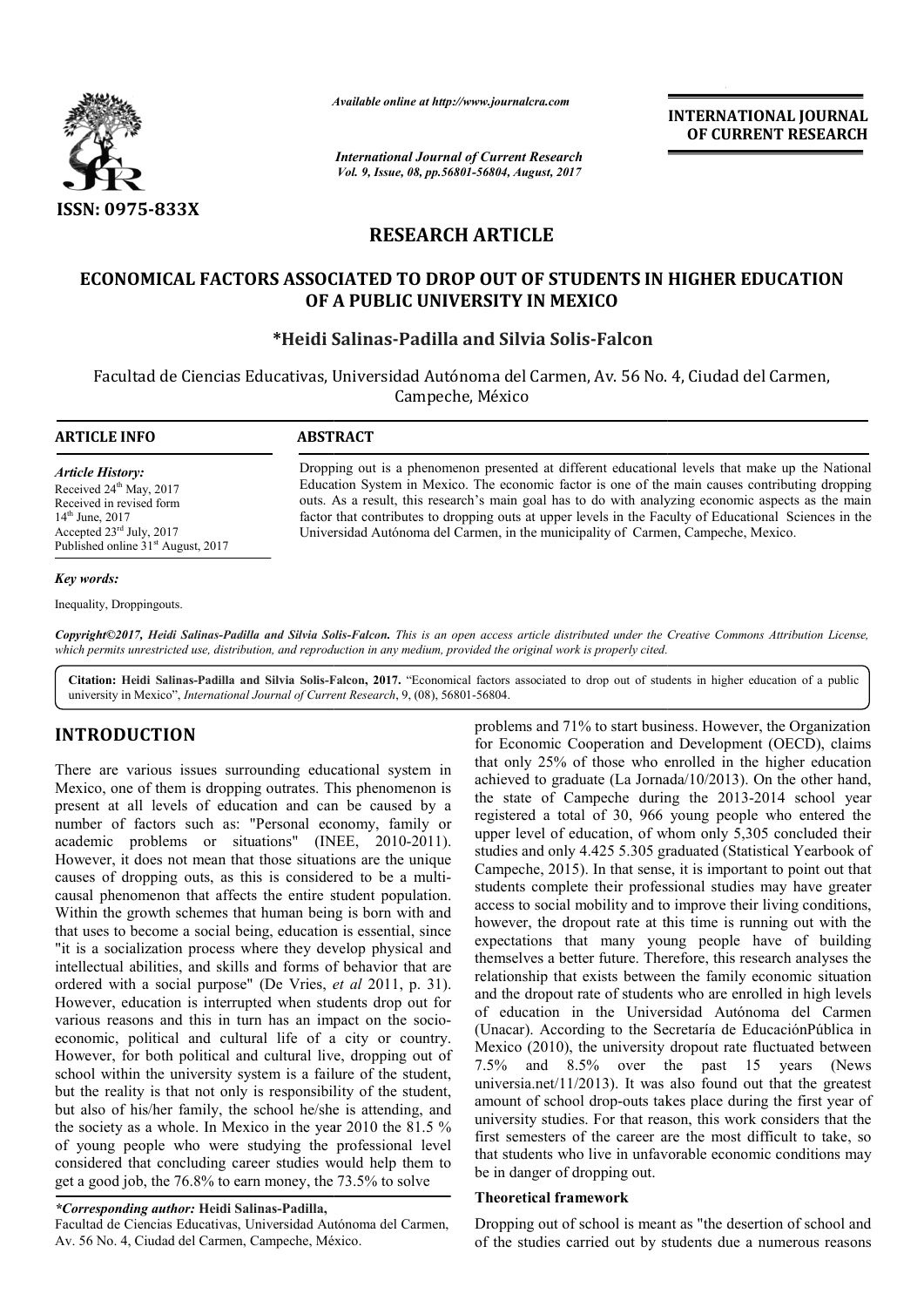that may be: economy situation, personal, family, social condition, etc." (Dictionary of educational sciences, 1995, p. 391) In the 1980s, in Mexico, the problem of school drop-outs, "was due basically to three main factors: low average scores in high school, marital status and the need students had to combine studies with any job activity" (ANUIES, 2001). Subsequently, other researches have claimed that school dropsout is the consequence of "personal issues that students experience: economy, family and vocation" Tinto (1992), Bean (1990) and Cabrera (1992). In the same way De Vries, *et al* (2011), mentions that "the educational capital of the family affects the economic conditions of a student, this in turn creates dropout". Therefore it can be said that the educational level of a student's parents affects their child's possibility of studying. For González (2006), "the economic condition of a family is a factor that contributes to the dropout and as a consequence it affects university quality". To sum up, Silas (2005) affirms that the young deserters (who do not conclude their studies), "have less opportunities in the labor field, all this affects in the family economy and social, as the wealth of a country is not measured in gold or oil, but in the knowledge of its people." On the other hand, Schwartzman (2004), mentions that "poverty and inequality are factors that have a significant influence on the school drop-outs, since a large part of this problem is due to the conditions of poverty of the students" (p. 35). Ladrón de Guevara (2000), quoted by Covadonga (2001) says "students belonging to economically disadvantaged families are lower in intellectual capacities, with the slower pace of work so that there are more likely to abandon their studies" (p.12). In the same vein, Gordon (1999), "The socio-economic origin can be regarded as one of the explanatory factors for the low performance and dropout" (p.4). For students from disadvantaged homes situation, the power to study is a challenge they have to face day to day, this due to the few economic resources that are destined for their studies, aspects that favor the dropout rate.

### **Objectives of the Research**

### **General objective**

To Analyze family economic aspect as one of the main factors that contribute to dropouts rate among students who are enrolled in higher education level in the Faculty of Educational Sciences in the Universidad Autónoma del Carmen, Campeche, Mexico.

#### **Specific objectives**

- 1. To analyze the economic difficulties confronting students who live in precarious conditions.
- 2. To know the approximate percentage of students who could drop out because of economic problems within the Faculty of Educational Sciences of the Universidad Autónoma del Carmen.

#### **Methodology and instruments**

This research work was developed under a descriptive quantitative approach. It was carried out in the Faculty of Educational Sciences (DES-DAEH) in the Universidad Autónoma del Carmen (UNACAR), which is situated in the town of Ciudad del Carmen, Campeche, Mexico. This institution had, during the school year 2015, a total enrollment of 312 students, 65 male and 247 female. The size of the

sample for the study was 109 students enrolled in the first, third and fifth semester of the Bachelor's Degree in Education. It is worth mentioning that this representative sample was mostly female population. On the other hand, the average age of the participants was between 18 and 25 years old. It is important to point out that for the research work, as a first step, it was necesary to design a survey, which contained a total of 34 multiple-choice reagents. This instrument, data collector, addressed the following variables: general data, socioeconomic, family and school situation of the students. Subsequently, a pilot test of the instrument was carried out for its validation. A sample of 44 students of third semester of the Bachelor's Degree in Education was used.

On the other hand, the procedure for data collection was conducted in the following manner: students were addressed and requested to participate in this research. The instrument was applied within the facilities of the Universidad Autónoma del Carmen at an approximate driving time of 30 minutes per group. Once these data was performed the analysis of results was made, it was necessary to make use of the software SPSS V. 20, which made it possible to carry out a descriptive statistical analysis, and the development of different types of graphs was also made (bars, cake, histograms). The purpose was to identify and represent an overview of the phenomenon under study (see Figure 1).



**Figure 1. Methodology of the investigation**

### **RESULTS AND DISCUSSION**

This section presents the results obtained from the interpretation of the data from a sample of 109 students out of a total population of 312 of the Faculty of Educational Sciences (FCE) of the UNACAR.

As to the characteristics of the methodological design, the following is highlighted:

| Data collection:                                | 109 surveys were applied.                               |
|-------------------------------------------------|---------------------------------------------------------|
| Unit of analysis:                               | Students between the ages of 18 and                     |
|                                                 | 25 year old.                                            |
|                                                 | The unit of observation: Students of the unacar-Carmen. |
| Selection of sample:                            | Probability sample.                                     |
| Collection Mode:                                | Survey.                                                 |
| Geographic coverage:                            | Ciudad del Carmen, Campeche.                            |
| Date of data collection: From June to July 2015 |                                                         |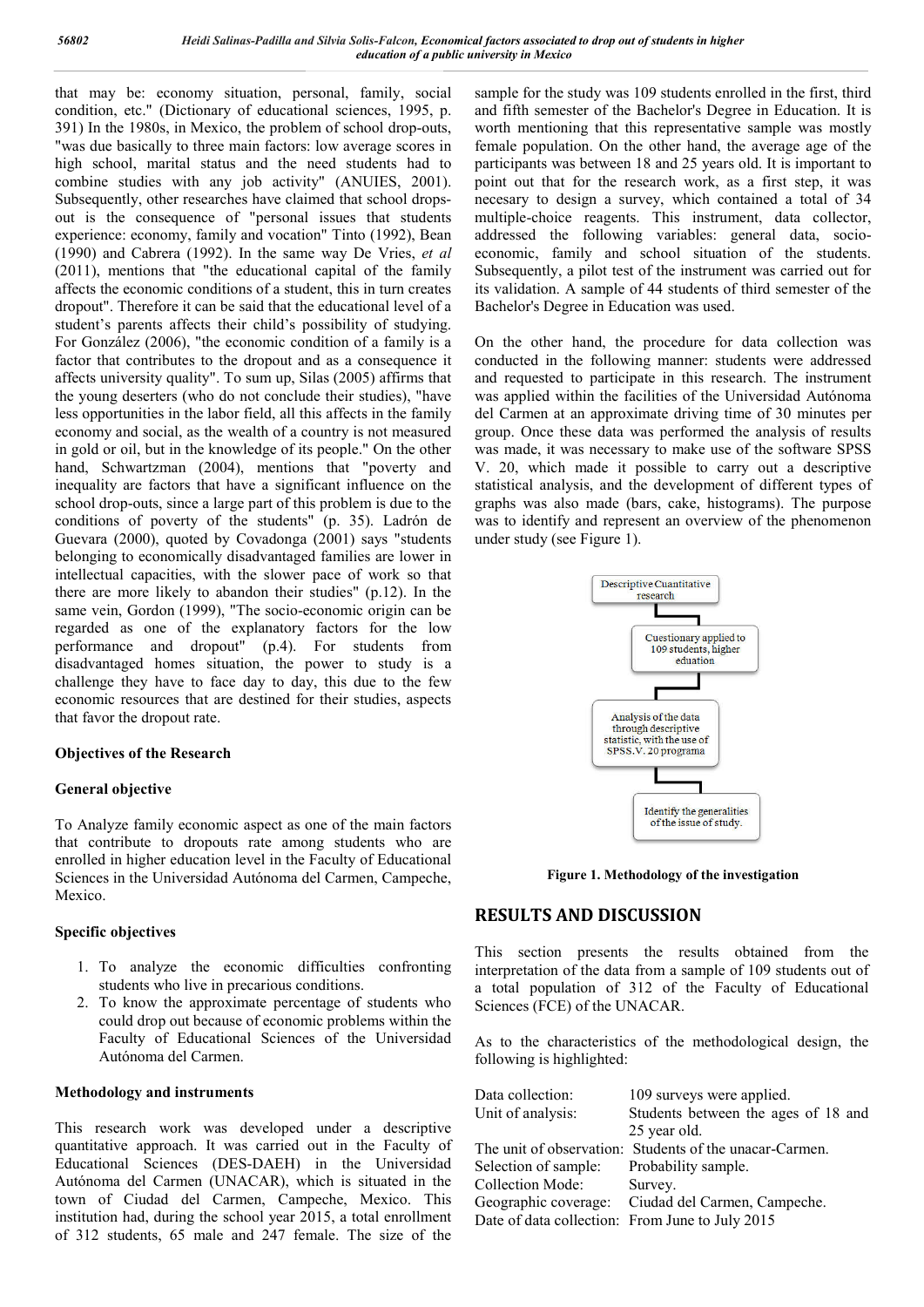Some of the general data obtained were the age range of the total number of students, which is located between 18 and 25 years, in the same way it was identified that the 98% of the total of the sample are women, while 2% are men, and it is mostly with female population. The results indicate that 70% of students live with their parents, while 14% are living with relatives, the 8% live with their couple in a relationship and the remaining 8% live alone. With regard to marital status, the 92% of the students pointed out that they are unmarried, while 5% mentioned being married and the 3% indicate is in a relationship. In the same way, it was determined that the young people who are married or living in a free relationship (8%) are already parents. One of the aspects to be considered in this work is the educational capital which influences the economic background of students, as the economic inequality that exists in Mexico has had an impact on the quality of family life and therefore is a determining factor in the school life of these young people (Sources, 2015). Taking into consideration the above, the educational level of parents is identified so that the total of the sample shows that the 9% indicate both parents did not have access school education, the 31% indicated they got the elementary school level, the 23% got secondary school, the 20% got higher school level, and only the 17% completed a bachelor's degree (see figure 2). With regard to the occupation of the father in the family, it was noted that the 56% are employed in the labor areas, 19% are merchants, the 14% do work related to the oil industry and 11% work as fishermen. With regard to the occupation of the mothers, it was found that 78%arehousewives, the 11%are also part of the work forces, the 8% are merchants and the 3 per cent work in the oil industry.

For De Vries, *et al* (2011), the low family educational capital influences school dropouts rate in two senses, as lower economic capital, there is usually greater economic problems and as consequence, the student is forced to get a job. On the opposite, parents who have completed a career or technical career, have a better-paying job, this is they have a higher family educational capital. This does not ensure permanence; in cases children tend to abandon school to study another career or to attend to a university outside the community.



**Figure 2. Educational level of parents**

The economy precariousness that these students have to face within the educational context could be identified. 75% of the students mentioned their expenses availability is between \$21 and \$50. However, spending a day at the university exceeds \$50 pesos, since they have to cover transportation, food, photocopies and printing expenses. They mentionedthey often have organized their money and only spend the minimum amount of money. In the same way, the economy precariousness in which they are immersed is also reflected in the conditions of housing, as 58% of these young people

reported no to have adequate space to do their school work. The conditions of adversity can force students to leave school; this is due to the lack of economic resources to enable them to finance their studies. In the second school period in 2010 there were 104, 152 young people between the ages of 14 and 19 years in Campeche, of which only the 57.13% studies and it is true that the 1.01% (608) noted that young people are involved, it is significant of a reality that the country for those who wish to continue studying (INEGI, 2010). However, this research identified that the 44% of young people have to combine school and working activities to be able to cover school expenses, so they are working part-time to receive a low paid salary (see figure 3).



**Figure 3. Percentage of students combining school and working activities**

Coleman (1961), affirms that since a student uses a time to work rather than to develop their student activities, his or her performance at school impairs, it is a disadvantage (p.27). So the employment situation of a college student is one of the factors that explain school failure (Holes, Red Wine 1992; 1988). Students, who have to combine study and working activities, sometimes are forced to lower their performance in school and, as a consequence, they abandon them, various activities generate physical and mental fatigue. What it is interesting is that these young people by combining both school and working activities, they are demonstrating the desire to fulfill their expectations. On the other hand, when students were asked to indicates how they selected the school degree they are study, 64% stated that they selected it by themselves on the understanding of likes and dislikes, 19% pointed out that they decided it throughout vocational tests, 14% mention that their election was made bases on the analysis that there was no more degree choices and the remaining 3% indicated that the career choice was imposed by their parents (see figure 4).



**Figure 4. School degree choices and reasons**

However, despite the fact that the majority of the students chose the race none of them is exempted of dropping out of school as it was identified that the 78% of the sample mentioned with lack of economic resources has impeded their